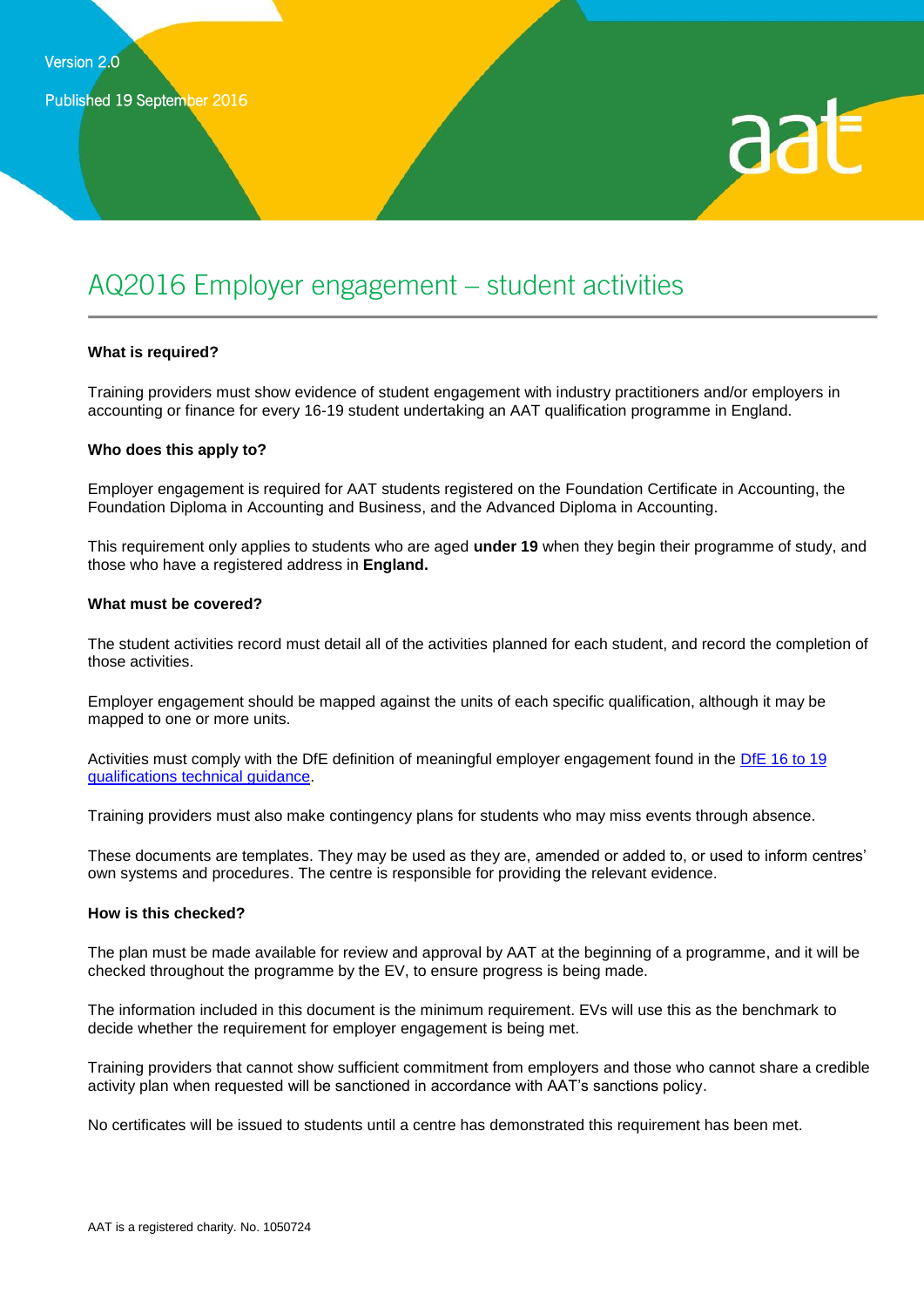### **Examples of employer engagement activities**

This list is not exhaustive and alternative methods of engagement may be used as appropriate, alongside valid evidence.

| <b>Type of engagement</b>                           | <b>Description</b>                                                                                                                     | <b>Suggested evidence</b>                      |  |  |
|-----------------------------------------------------|----------------------------------------------------------------------------------------------------------------------------------------|------------------------------------------------|--|--|
| Work placement                                      | Students spend time in a particular area of the business for a<br>short space (2-3 days) or more extended (1 week+) length of<br>time. | Employer reference<br>$\bullet$                |  |  |
| Work experience                                     | Students spend a short period of time (half day or full day)<br>examining a specific aspect of the operation of the business.          | Employer reference<br>$\bullet$                |  |  |
| Shadowing                                           | Students follow a particular member of staff around their daily<br>routine to learn about their work                                   | Employer reference<br>$\bullet$                |  |  |
| Visiting speakers /<br>master classes / co-delivery | A member of staff talks to students about a particular aspect of<br>business practice within their organisation                        | Details of lectures<br>Co-delivery lesson plan |  |  |
| Employer-led project                                | Students undertake projects set with input from employers                                                                              | Project outline<br>$\bullet$                   |  |  |
| Employer-led formative<br>assessments               | Students undertake exercises and/or formative assessments set<br>with input from employers                                             | Sample of exercises/ assessments<br>$\bullet$  |  |  |
| Employers as expert witnesses                       | 'Expert witnesses' contribute to the formative assessment of<br>student's work                                                         | Statement from employer<br>$\bullet$           |  |  |